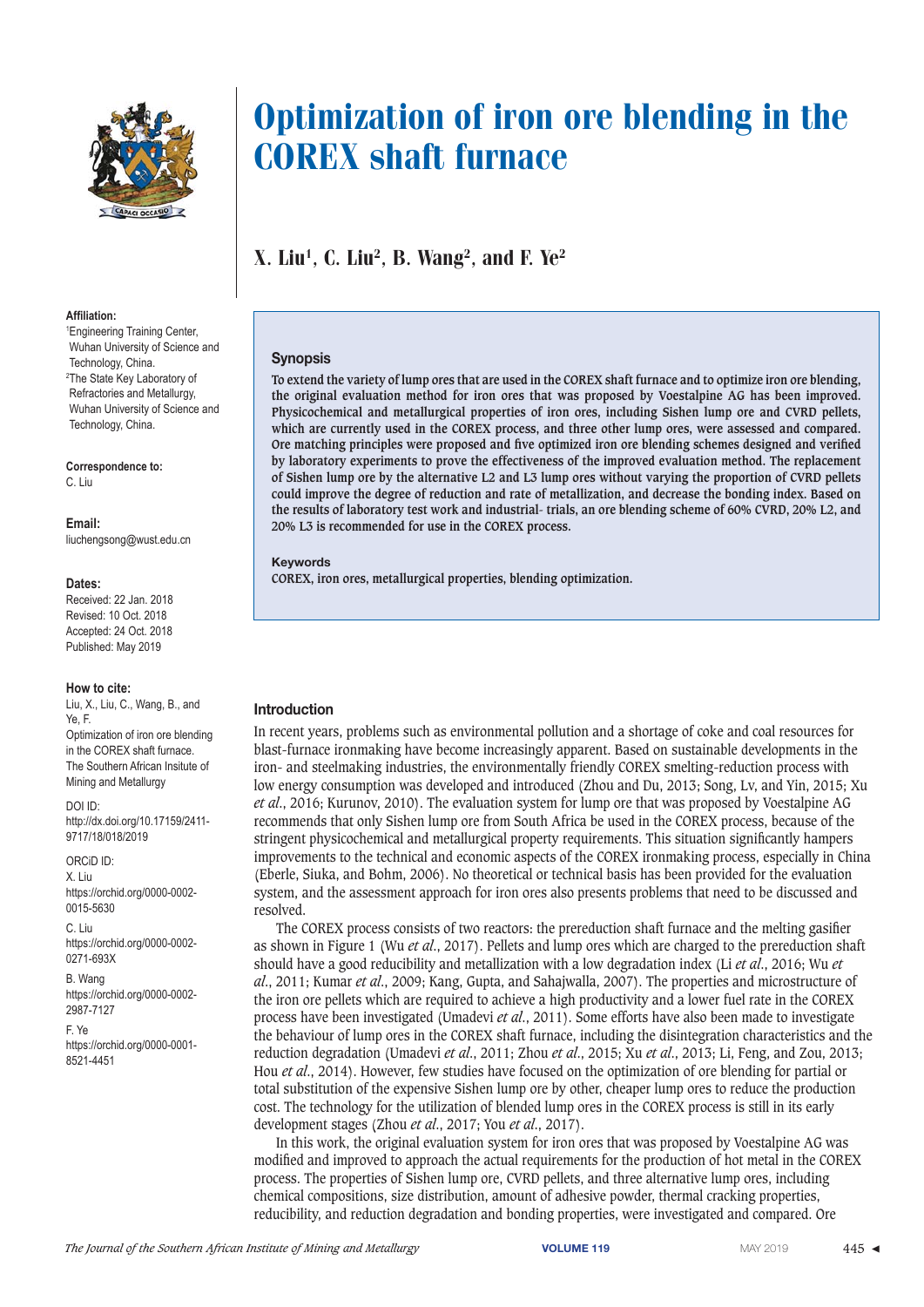

Figure 1-Schematic diagram of the COREX process (Wu et al., 2017)

blending principles are proposed and discussed based on the above physicochemical and metallurgical property results. Five schemes of iron ore blending were designed and verified by laboratory experiments. Finally, the industrial feasibility of the optimal blending scheme was verified through the COREX production practice.

# **Proposal for the improved evaluation of iron ores**

# *Supplementary evaluation system*

The original evaluation system as developed by Voestalpine AG targeted the physicochemical characteristics and static reduction properties of iron ores. The former include the chemical composition, size distribution, and bulk density, whereas the latter comprise the reduction degree, reduction degradation, and bonding properties at high temperature. However, according to previous work (Wu *et al*., 2011), a significant low-temperature reduction degradation of iron ore occurred in experiments and during production, which affected the furnace's smooth operation. Thus it was necessary to incorporate the lowtemperature reduction degradation of iron ore into the evaluation system. In addition, because of thermal stress, thermal cracking probably occurs in the iron ores, especially lump ores, which reduces burden permeability and causes an uneven distribution of gas flow and a low degree of metallization. A measurement of the thermal cracking index should also be taken into account when assessing the properties of iron ores that are used in the COREX process. In addition, in the COREX production process, the large-size lump ores in the charge will gradually break down to small particles and powder due to thermal cracking and lowtemperature reduction degradation during heating. However, before the lump ores are charged into the reduction shaft furnace, a certain amount of original ore powder, which is generated during mining and transportation due to interparticle impact and abrasion, adheres to the lump surfaces. The original ore powder will be charged into the reduction shaft furnace along with the lump ores and affect the permeability of the burden. Therefore, in order to comprehensively and accurately evaluate the properties of the lump ores, the inclusion of adhesive powder with an equivalent diameter below 1.0 mm is proposed in this study. The amount of adhesive powder was also measured and analysed, and will be further elaborated on later.

# *Modification of measurement approaches*

## *Experimental temperature*

In original measurements of the static loading reduction of iron ores, the highest experimental temperature was set at 1073 K, lower than the actual gas temperature, which was in the range 1073–1173 K at the furnace inlet during practical COREX production. In this study, the highest experimental temperature in the modified measurement approach was increased to 1123 K to study the behaviour of iron ores in the shaft furnace more practicably.

# *Temperature curve*

During the COREX ironmaking process, the heating and reducing durations at the high temperature are approximately 3 hours and 2 hours, respectively. The original measurement for the static loading reduction of iron ores as proposed by Voestalpine AG requires only 1 hour for the iron ore sample to be heated from room temperature to the highest temperature, with the sample being maintained at that temperature for 5 hours. The temperature curve for the reduction test in this study was modified according to the practical parameters. Initially, the temperature was increased by 5 K/min from room temperature to 1123 K, and then maintained for 2 hours. The cooling rate was about 4 K/min after power off.

# **Gas flow rate**

In the original measurement for the static loading reduction of iron ores, the gas flow rate per kilogram of iron ore was 6.7 L/min, compared with 20 L/min during COREX ironmaking production. Therefore, the gas flow rate in the experiments was increased to 20 L/min per kilogram of iron ore to simulate production in the revised measurement approach.

The comparison of the current and desired parameters in the reduction test is summarized in Table I.

# **Physicochemical characteristics of iron ores used in the experiments**

## **Chemical composition**

Sishen lump ore and CVRD pellets were used initially in the COREX shaft furnaces in China. Alternative lump ores L1, L2, and L3 were imported from Brazil, Australia, and South Africa respectively. The dominant phase in the iron ores was haematite. The chemical compositions of the iron ore samples, measured by X-ray fluorescence spectrometry, are shown in Table II.

## *Size distribution*

The particle size distributions and average sizes of the iron ore samples are shown in Table III. The CVRD pellets exhibited a narrower particle size distribution and a lower average size, which is beneficial for burden permeability and reduction efficiency. Sishen lump ore had a moderate size-distribution

## *Table I*

 **Comparison of the current and desired parameters in the reduction test**

| <b>Parameter</b>                 | <b>Current value</b> | <b>Desired value</b> |
|----------------------------------|----------------------|----------------------|
| Highest experimental temperature | 1073K                | 1123 K               |
| Heating time                     | 1 h                  | Approx. 3 h          |
| Reduction time                   | 5h                   | 2 h                  |
| Gas flow rate                    | $6.7$ L/min          | $20$ L/min           |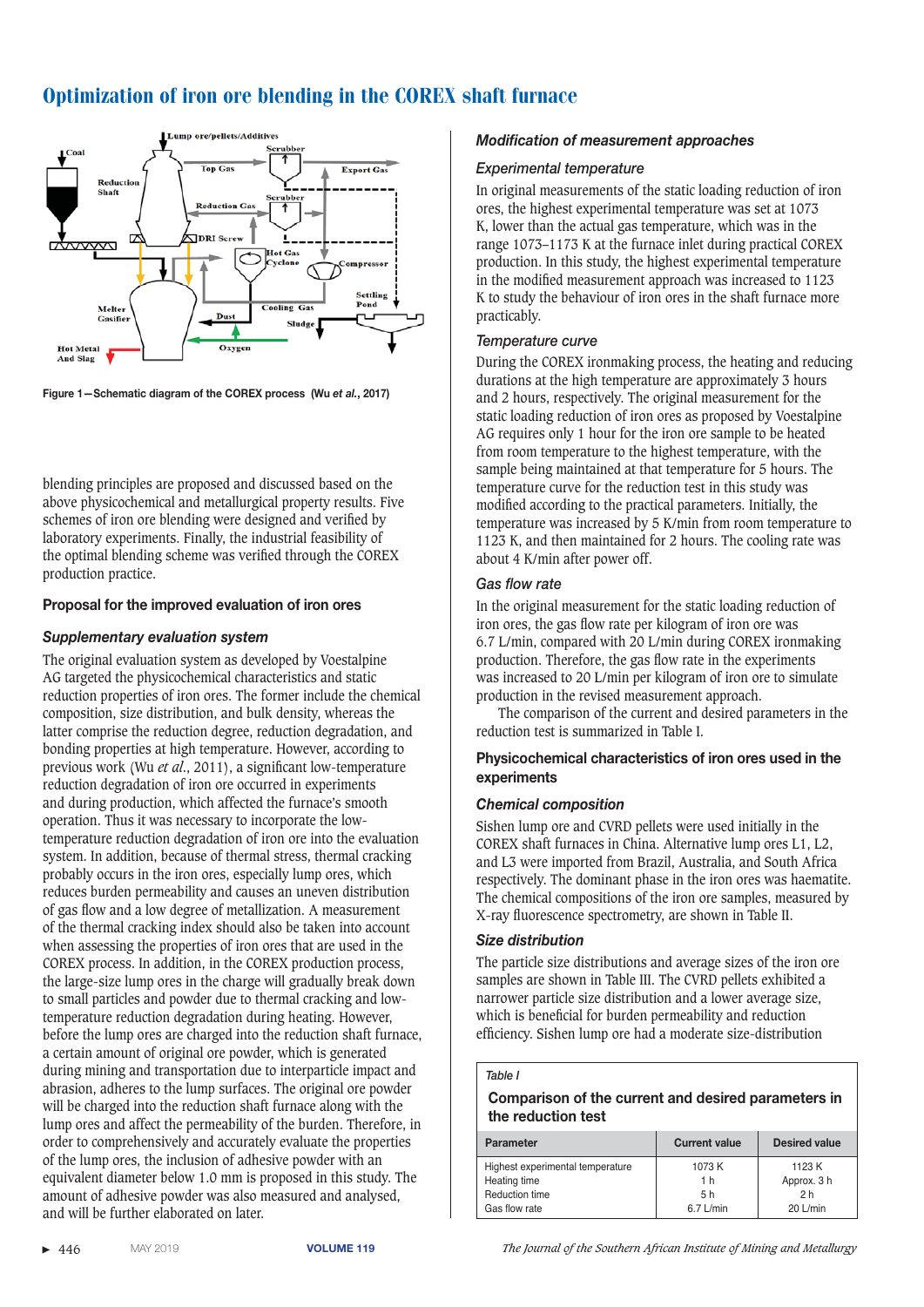| Table II<br>Chemical composition of iron ore samples (wt%) |            |      |                  |                                |                  |       |       |                  |                   |      |
|------------------------------------------------------------|------------|------|------------------|--------------------------------|------------------|-------|-------|------------------|-------------------|------|
| Sample                                                     | Fe (total) | CaO  | SiO <sub>2</sub> | AI <sub>2</sub> O <sub>3</sub> | TiO <sub>2</sub> | D     | S     | K <sub>2</sub> O | Na <sub>2</sub> O | LOI  |
| L1                                                         | 65.79      | 0.07 | 2.88             | 1.57                           | 0.08             | 0.063 | 0.006 | 0.010            | 0.002             | 1.71 |
| L2                                                         | 64.58      | 0.08 | 3.20             | 1.48                           | 0.05             | 0.074 | 0.011 | 0.014            | 0.005             | 2.66 |
| L <sub>3</sub>                                             | 65.24      | 0.06 | 3.39             | 1.47                           | 0.07             | 0.019 | 0.021 | 0.180            | 0.029             | 0.48 |
| Sishen                                                     | 65.94      | 0.07 | 3.22             | 0.76                           | 0.03             | 0.041 | 0.018 | 0.050            | 0.003             | 0.61 |
| <b>CVRD</b>                                                | 65.73      | 2.65 | 2.37             | 0.80                           | 0.04             | 0.039 | 0.006 | 0.019            | 0.024             | 0.08 |

| Table III                                                              |          |       |       |       |       |  |  |  |
|------------------------------------------------------------------------|----------|-------|-------|-------|-------|--|--|--|
| Particle size distributions of iron ore samples (wt%)                  |          |       |       |       |       |  |  |  |
| <b>CVRD</b><br>L1<br>L2<br>L3<br><b>Sishen</b><br><b>Size fraction</b> |          |       |       |       |       |  |  |  |
| $>31.5$ mm                                                             | 5.01     | 39.55 | 0     |       |       |  |  |  |
| $25 - 31.5$ mm                                                         | 14.33    | 30.03 | 47.88 | 5.23  |       |  |  |  |
| $20 - 25$ mm                                                           | 14.89    | 20.5  | 38.55 | 27.84 |       |  |  |  |
| $16 - 20$ mm                                                           | 33.23    | 7.04  | 12.35 | 35.21 | 20    |  |  |  |
| $12.5 - 1$ 6mm                                                         | 19.90    | 2.88  | 1.22  | 20.03 | 66.83 |  |  |  |
| $10 - 12.5$ mm                                                         | 12.64    | 0     | O     | 9.13  | 13.17 |  |  |  |
| $8-10$ mm                                                              | O        | 0     | O     | 1.54  |       |  |  |  |
| $6.3 - 8$ mm                                                           | $\Omega$ | 0     | 0     | 1.12  |       |  |  |  |
| $< 6.3$ mm                                                             | 0        | 0     | 0     |       |       |  |  |  |

uniformity and average size, whereas L1 lump ore had a relatively broad particle size distribution and a higher average size. For L2 and L3 lump ores, the particle size distributions were better than those of L1 and the Sishen lump ores. Iron ores are probably crushed into powder or small particles during production in the COREX prereduction shaft furnace because of the high pressure, so the larger average sizes of L2 and L3 benefited production.

## **Amount of adhesive powder**

As indicated before, in the processes of mining and transportation, some ore powder is generated and adheres to the surface of lump ores, which would probably affect the gas flow distribution, burden permeability, and the degree of reduction and metallization rate during COREX production. The amount of adhesive powder was calculated from the weight difference of the iron ore samples before and after brushing. Firstly, 1 kg portions of the original iron ore samples containing all size fractions were prepared and dried in a box furnace at  $373 \pm 5$  K for 12 hours. The samples were then brushed with water, screened at a mesh size of  $1 \times 1$  mm, dried again at  $373 \pm 5$  K for 12 hours, and weighed. The proportion of adhesive powder (PAP) was obtained by Equation [1].

$$
PAP = \frac{W_0 - W_1}{W_0} \times 100\%
$$
 [1]

where  $W_0$  is the mass of the original iron ore sample after drying, and  $W$ , is the mass of sample  $(>1$  mm) after brushing and drying.

This process was repeated for three times to obtain the average value. The results are shown in Table IV.

# **Metallurgical properties of iron ores for experiments** *Experimental procedures*

# *Thermal cracking*

The thermal cracking propensity of the iron ores was measured

by a thermal impact method according to ISO 8371:2007 (ISO, 2017). The lump ore samples were crushed and sieved to a grain size of 20–25 mm before use, whereas a size of 12.5–16 mm was selected for the CVRD pellet experiments, which were conducted by using the static loading reduction equipment in Figure 2. The adhesive powder on the particles was brushed off with water, and then the large-size iron ores were dried in an oven at  $373 \pm 5$  K for 12 hours. The reactor tube was heated from room temperature to 773 K, 873 K, 973 K, and 1073 K, respectively. Then, the samples were placed into a tube with a  $N<sub>2</sub>$  gas flow of 15 L/min. After a  $30$ -minute holding time, the heating and N<sub>2</sub> gas flow were interrupted to cool the samples to room temperature.

To study the thermal cracking properties of the iron ore samples, the decrepitation indices  $DI_{-10}$ ,  $DI_{-6.3}$ , and  $DI_{-3.15}$  were calculated by using the following equations (ISO, 2017):

$$
DI_{-10} = \frac{W_1}{W_0} \times 100\%
$$
 [2]

$$
DI_{-6.3} = \frac{W_2}{W_0} \times 100\%
$$
 [3]

$$
DI_{-3.15} = \frac{W_3}{W_0} \times 100\%
$$
 [4]

 *Table IV*  **Proportions of adhesive powder in the iron ore samples Sample L1 L2 L3 Sishen CVRD** PAP (wt%) 8.11 5.02 0.52 4.13 1.91



Figure 2-Diagram of static loading reduction equipment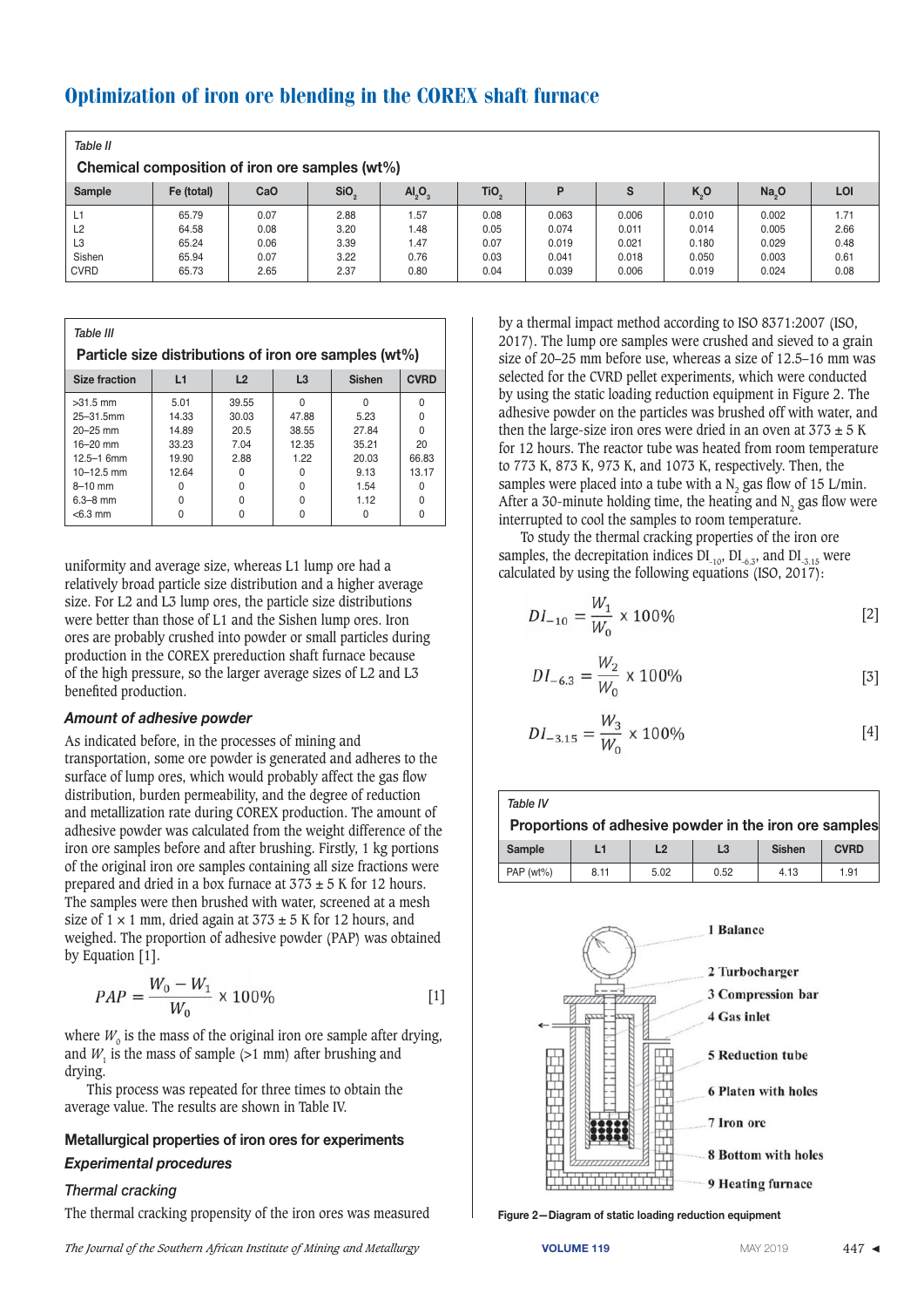where  $W_0$  is the mass of the iron ore samples after heating at 773 K, 873 K, 973 K, and 1073 K, and  $W_1$ ,  $W_2$ , and  $W_3$  are the masses of particles that are smaller than 10 mm, 6.3 mm, and 3.15 mm, respectively.

#### *Reducibility and reduction degradation*

In the improved evaluation system for iron ores, as was done in the reduction test (Qiu *et al*., 2017, Li *et al*., 2016; Standardization Administration of the PR China, 2017, 2016; Li, 2008; Wu, Xu, and Zhang, 2008), lump ore samples were heated from room temperature to 1123 K under N<sub>2</sub> gas at a flow rate of 3 L/min. Reducing gas with a composition of 68% CO, 9% CO<sub>2</sub>, and 23% H<sub>2</sub> was injected into the tube and the samples were reduced for 2 hours. After the reduction, the gas was changed to  $N<sub>2</sub>$  to cool the samples to room temperature. Reduction test procedures in the improved evaluation system are shown in Figure 3. Based on the standard GB/T13241-2017 (Standarization Administration of the PR China, 2017), the reduction products were weighed to calculate the reduction degree *R* and metallization rate *M* as follows (Standardization Administration of the People's Republic of China, 2017):

$$
R = \frac{m_0 - m_R - m_{LOI}}{m_0 \times [0.43 \times (w_{(Fe)} - 0.11 \times w_{(FeO)})]} \times 10^4 \text{ [5]}
$$

$$
M = 100 - \frac{1.5}{1.05} (100 - R)
$$
 [6]

where  $m_0$  and  $m_R$  represent the initial mass of the iron ore sample before and after reduction at room temperature, respectively,  $m_{\text{LOI}}$  represents the loss on ignition,  $w_{\text{L}}$  indicates the total iron content in the sample, and  $W_{(FeO)}$  indicates the FeO content, which was obtained from the ferrous iron content as calculated from Equation [7]. The mass of  $Fe<sup>2+</sup>$  was measured by the method proposed in the national standard GB/T 6730.8-2016 (Standardization Administration of the PR China, 2016).

$$
w_{(FeO)} = \frac{56 + 16}{56} \cdot w(Fe^{2+}) = 1.286 \cdot w(Fe^{2+})
$$
 [7]

The procedures for the reduction degradation test were similar to those for the reduction test, except that the experimental temperature was 823 K and the composition of the reducing gas was  $46\%$  CO,  $36\%$  CO<sub>2</sub>, and  $18\%$  H<sub>2</sub>. After cooling to room temperature under  $N_2$  gas, the samples were tested in a tumbling drum (130 mm diameter, 800 mm height) at a rotation speed of 30 r/min for 30 minutes. The samples were then sieved at 6.3 mm, 3.15 mm, and 0.5 mm mesh to determine the particle size distribution.

#### **Bonding property**

The procedures for the bonding property test were similar to those of the reduction test, except for an applied load of 0.1 MPa (Li, 2008; Wu, Xu, and Zhang, 2008). In this experiment, the degree of reduction and volume shrinkage were measured, which are important for determining the bonding characteristics of the iron ore. The bonding index SI was used as an indicator of the bonding property of iron ores as calculated from the following equation:

$$
SI = \frac{m_1}{m_R} \times 100\%
$$
 [8]

where  $m<sub>n</sub>$  represents the sample mass after reduction, and  $m<sub>1</sub>$  is the mass of particles that are larger than 12.5 mm after the drum test.

The volume shrinkage  $VI<sub>F</sub>$  was determined from the height of the burden before and after reduction, as shown in the following equation (Li, 2008; Wu, Xu, and Zhang, 2008):

$$
VI_E = \frac{h_0 - h_E}{h_0} \times 100\%
$$
 [9]

where  $h_0$  and  $h_F$  represent the height of the burden before and after reduction, respectively.

## *Results*

Figure 4 shows the experimental results for the thermal cracking property of the iron ore samples. No thermal cracking occurred in the CVRD pellets at the experimental temperatures because of their low degree of hydration during induration. With an increase in temperature, the thermal cracking indices, including  $DI_{-10}$ ,  $DI_{-6,3}$ , and  $DI_{-3,15}$  showed an upward tendency for all lump ores. Compared with Sishen lump ore, L1 and L2 lump ores were considered to have higher thermal cracking indices according to the experimental results at various temperatures, especially the L2 lump ore, whereas the thermal cracking indices of the L3 lump ore were lower.

Figure 5 shows the degree of reduction and metallization rate of the samples after the reduction test at 1123 K. The degree of reduction and metallization rate of the CVRD pellets reached 91% and 87%, respectively, which were higher than the values for all the lump ores. The results indicate that the reduction degrees and metallization rates of the alternative lump ores L1, L2, and L3 were superior to, or at least similar to, those of Sishen lump ore in the improved reduction test at 1123 K. A probable explanation for this is that the mineral phases and pore structure affect the reduction properties of the iron ores. In this study, the dominant



**Figure 3—Reduction test procedures in the improved evaluation system**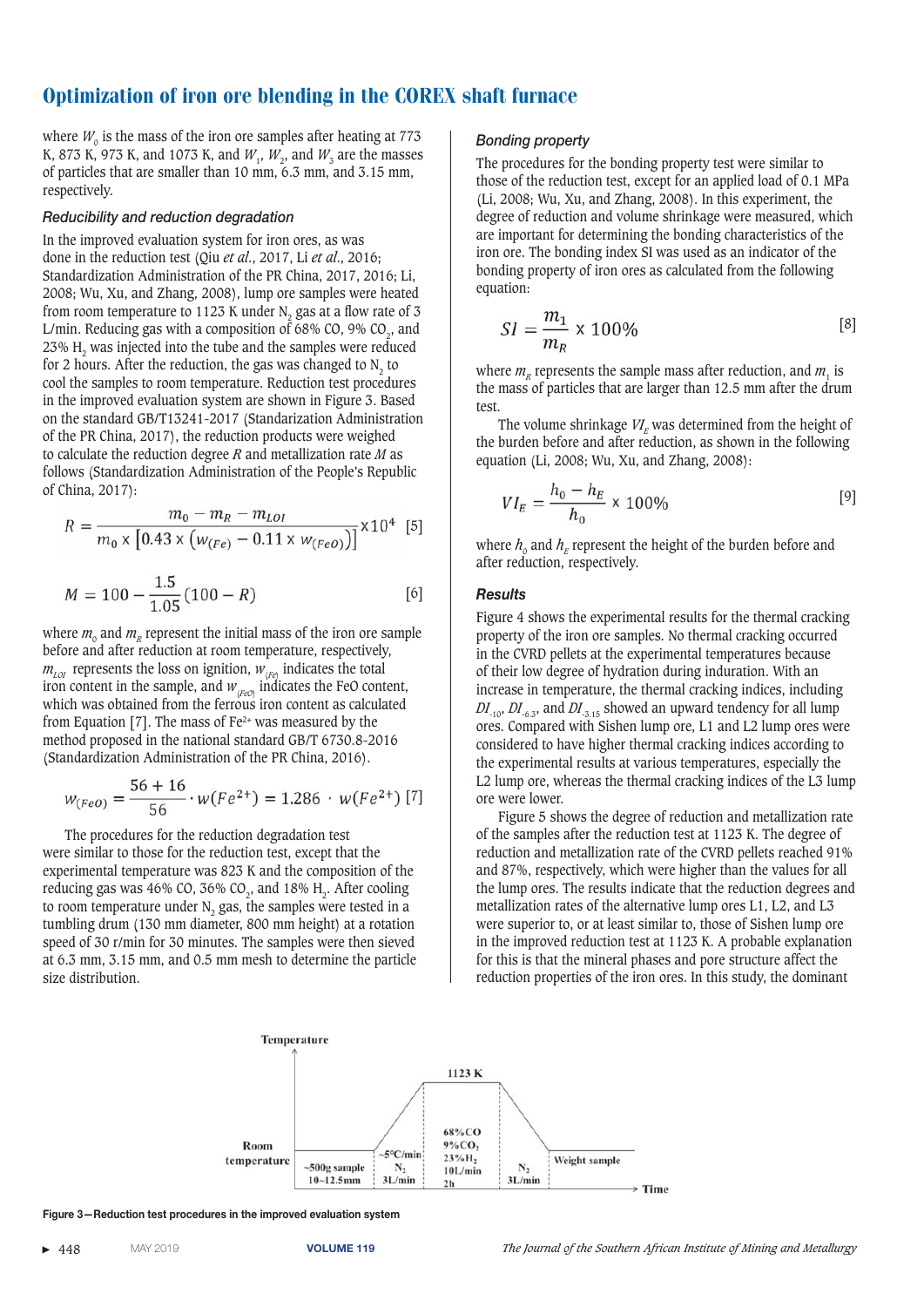

Figure 4-Thermal cracking test results: (a) 773 K, (b) 873 K, (c) 973 K, (d) 1073 K



Figure 5-Reduction degree and metallization rate of iron ores at 1123 K

phase in all the iron ores was haematite. Actually, with the increase in the amount of open pores in the ores, the reducing gas can permeate the particles more easily and the interfacial areas between the ore and reducing gas increases, which could promote the reduction reactions and improve the reduction degree and metallization rate of the ores (Wu *et al*., 2011). Based on the results shown in Figure 5, it is suggested that the apparent porosities of L1, L2, and L3 lump ores are higher than that of Sishen lump ore, but lower than that of CVRD pellets.

Figure 6 shows the degree of reduction and reduction degradation behaviour of the iron ore samples at 823 K. After reduction, L2 lump ore has the highest mass ratio of particles smaller than 0.5 mm and smaller than 3.15 mm, which means that the degradation behaviour of L2 lump ore was the most severe. The RDI $_{0.5}$  of the L1 and L3 lump ores was close to that of the Sishen lump ore. The CVRD pellets had a higher RDI $_{0.5}$ , despite the RDI $_{.3.15}$  being lower. Previous work has shown that the basic reason for the reduction degradation of iron ore is that, during the reduction of Fe<sub>2</sub>O<sub>3</sub> at low temperature (673–873 K),

The Journal of the Southern African Institute of Mining and Metallurgy **VOLUME 119** MAY 2019 MAY 2019 449 ◀

the transformation of haematite to magnetite causes crystal lattice deformation and an increase in internal stress, which contributes to the degradation of the ore Wu *et al*., 2017).

Figure 7 shows the bonding index, volume shrinkage, and degree of reduction of iron ore samples after the bonding property test. A marked bonding propensity would impair the reduction. In general, as shown in Figure 7, Sishen lump ore has the highest bonding index among all the samples. The bonding indices of the L2 lump ore and the CVRD pellets were lower than those of the L1 and L3 lump ores. L1, L2, and L3 lump ores exhibited a better bonding performance than the Sishen lump ore.

The bonding index correlated positively with the reduction degree and volume shrinkage of the lump ores For the CVRD pellets, although the reduction degree was high with a large amount of metallic iron, the spherical shape and low volume shrinkage resulted in a point contact with a small bonding area and low bonding strength. Contact between the particles is also a critical factor in the bonding behaviour of iron ores.



Figure 6-Reduction degree and reduction degradation index of iron ores at **823 K**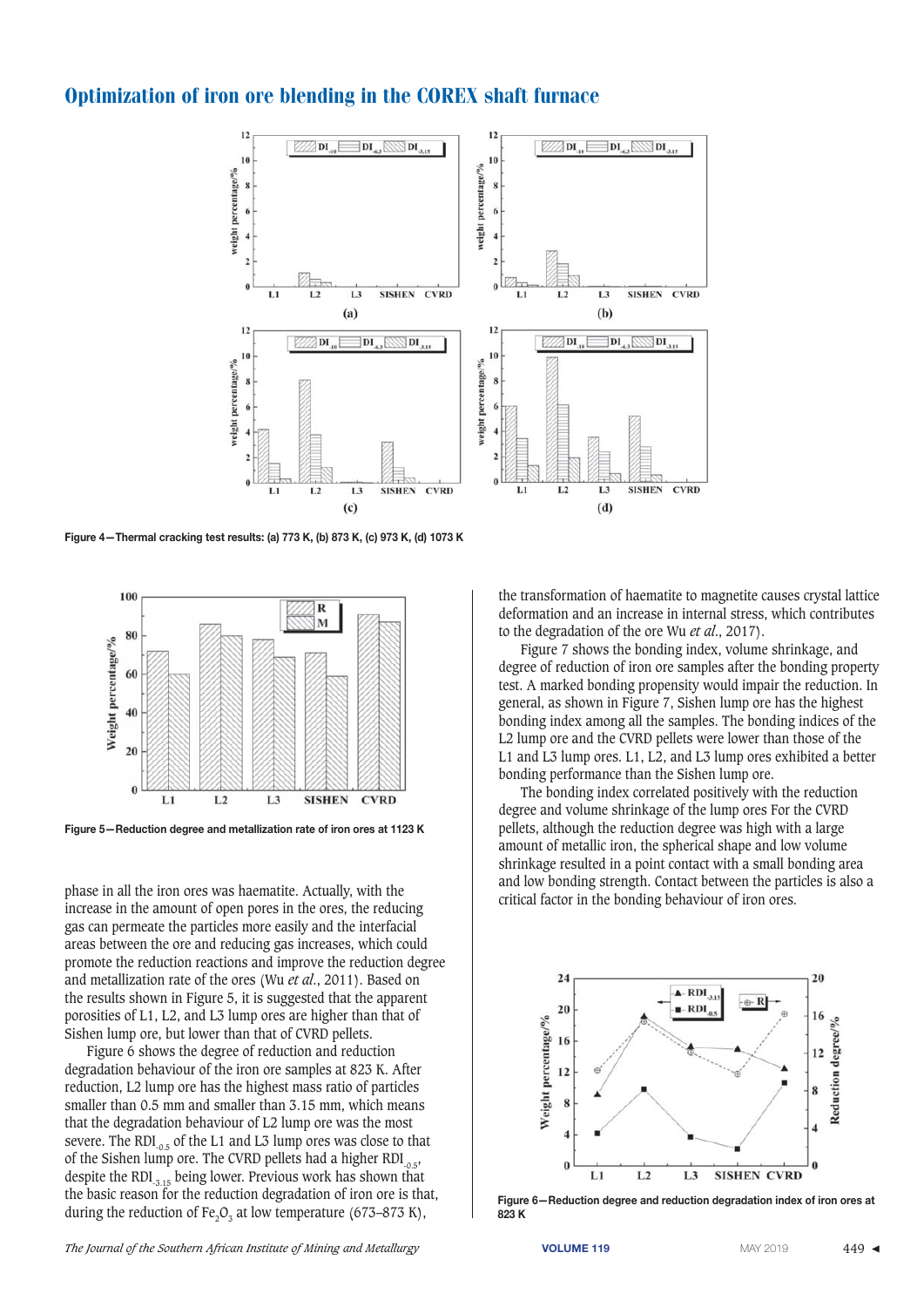

Figure 7-Bonding index, volume shrinkage, and reduction degree of iron **ores at 1123 K**

## **Optimization of iron ore blending in the COREX shaft furnace**

## Substitutability of the alternative lump ores

The substitutability of the alternative lump ores was assessed by comparing the physicochemical and metallurgical properties of the Sishen lump ore and lump ores L1, L2, and L3 using the improved evaluation method.

Compared with the Sishen lump ore, the total Fe, S, and K<sub>2</sub>O contents of the L1 lump ore were 0.15%, 0.012%, and 0.04% lower, respectively, whereas the P content and loss on ignition (LOI) were higher by 0.022% and 1.1%, respectively. After brushing, cleaning, and drying, the proportion of adhesive powder in the L1 lump ore was 3.98% higher than that in the Sishen lump ore. The L1 lump ore size distribution was broader. The thermal cracking at different temperatures, the reduction degree, and the metallization rate at 1123 K of the L1 lump ore were very similar to those of the Sishen lump ore, although its RDI<sub>-3.15</sub> and bonding index at 823 K were lower by 3.3% and 5%. respectively. In general, little difference was found between the Sishen and L1 lump ores in terms of physicochemical properties, thermal cracking propensity, and reduction and reduction degradation behaviour, although the higher bonding index of the L1 lump should be taken into consideration.

The total Fe, S, and  $K<sub>2</sub>O$  contents of the L2 lump ore were lower than those of the Sishen lump ore by 1.36%, 0.007%, and 0.036%, respectively, whereas the P, Na<sub>2</sub>O, and LOI were higher by 0.033%, 0.002%, and 2.05%, respectively. The proportion of adhesive powder in the L2 lump ore was also higher than that in the Sishen lump ore by 0.89%. The size distribution of the L2 lump ore was relatively narrow and its average particle size was almost twice that of the Sishen lump ore. As regards drum

strength, the DI<sub>-10</sub>, DI<sub>-6.3</sub>, and DI<sub>-3.15</sub> of L2 lump ore at 1073 K were 9.89%, 6.13%, and 1.92%; higher than the Sishen lump ore by 4.66%, 3.35%, and 1.36%, respectively. However, at 1123 K, the degree of reduction and metallization rate of L2 lump ore were higher than the values for Sishen lump ore by 15% and 21%. The bonding index of L2 lump ore was only 12%, compared with 31% for the Sishen lump ore. So, although the physicochemical properties, thermal cracking propensity, and reduction degradation behaviour of the L2 lump ore were inferior to Sishen lump ore, due to its excellent reduction and bonding properties, L2 lump ore could probably substitute for Sishen lump ore in the COREX ironmaking process. However, the amount of adhesive powder in the L2 lump ore needs to be determined carefully to maintain a smooth COREX operation.

For L3 lump ore, the total Fe, P, and LOI were lower than for the Sishen lump ore by 0.7%, 0.022%, and 0.13%, respectively, whereas the S, K<sub>2</sub>O, and Na<sub>2</sub>O contents were higher by  $0.003\%$ , 0.13% and 0.026%, respectively. The proportion of adhesive powder in the L3 lump ore was 0.52% lower than that of the Sishen lump ore. The size distribution of the L3 lump ore was also relatively narrow and the average size was 6.43%. larger than that of the Sishen lump ore As mentioned previously, the thermal cracking indices of the L3 lump ore were the lowest among the four lump ores at various temperatures. The reduction degree and metallization rate of the L3 lump ore at 1123 K ore were similar to those of the Sishen lump ore, as well as the reduction degradation at 823 K. The bonding index of the L3 lump ore was lower than that of Sishen lump ore by 9%. So, L3 lump ore is also a reasonable choice for replacing Sishen lump ore in the COREX ironmaking process. However, the excess alkali in L3 lump ore should be avoided.

A rating system was established by using points to comprehensively evaluate the physicochemical and metallurgical properties of Sishen lump ore, CVRD pellets, and L1, L2, and L3 lump ores to study the substitutability. Due to space limitations, only some rating examples are shown in Table V. Besides the points, the weights for the physicochemical properties, thermal cracking propensity, reducibility and reduction degradation, and bonding property are also different, and were artificially set at 15%, 15%, 45%, and 25%, respectively. A higher point rating represents better comprehensive properties of the iron ore. Evaluation points for the L1, L2, L3, Sishen, and CVRD ores are shown in Figure 8. The comprehensive evaluation scores of the L1, L2, and L3 lump ores were all higher than that of Sishen lump ore, which indicated their substitutability. This was validated in the subsequent industrial experiments. CVRD pellets present the highest evaluation score of 4.24, as shown in Figure 8.

 *Table V*

| Examples in the rating system to evaluate the physicochemical and metallurgical properties of the iron ores |                          |                                  |                                  |                                                   |                                  |                                            |                                                       |                                                 |
|-------------------------------------------------------------------------------------------------------------|--------------------------|----------------------------------|----------------------------------|---------------------------------------------------|----------------------------------|--------------------------------------------|-------------------------------------------------------|-------------------------------------------------|
| Physicochemical properties (wt%)                                                                            |                          |                                  |                                  |                                                   | <b>Metallurgical properties</b>  |                                            |                                                       |                                                 |
| Point                                                                                                       | Fe total                 |                                  |                                  | $K_0$                                             | $Na_0$                           | DI $_{\circ}$ at 873 K                     | Bonding index at 1123 K                               | R at 1123 K                                     |
| b.<br>6                                                                                                     | < 62<br>$62 - 65$<br>>65 | >0.08<br>$0.05 - 0.08$<br>< 0.05 | >0.05<br>$0.03 - 0.05$<br>< 0.03 | >0.18<br>$0.10 - 0.18$<br>$0.03 - 0.10$<br>< 0.03 | >0.04<br>$0.02 - 0.04$<br>< 0.02 | $>3\%$<br>$2 - 3%$<br>$1 - 2%$<br>$0 - 1%$ | $25 - 35%$<br>$15 - 25%$<br>$5 - 15%$<br>$< 5\%$<br>0 | 50-60%<br>60-70%<br>70-80%<br>80-90%<br>$>90\%$ |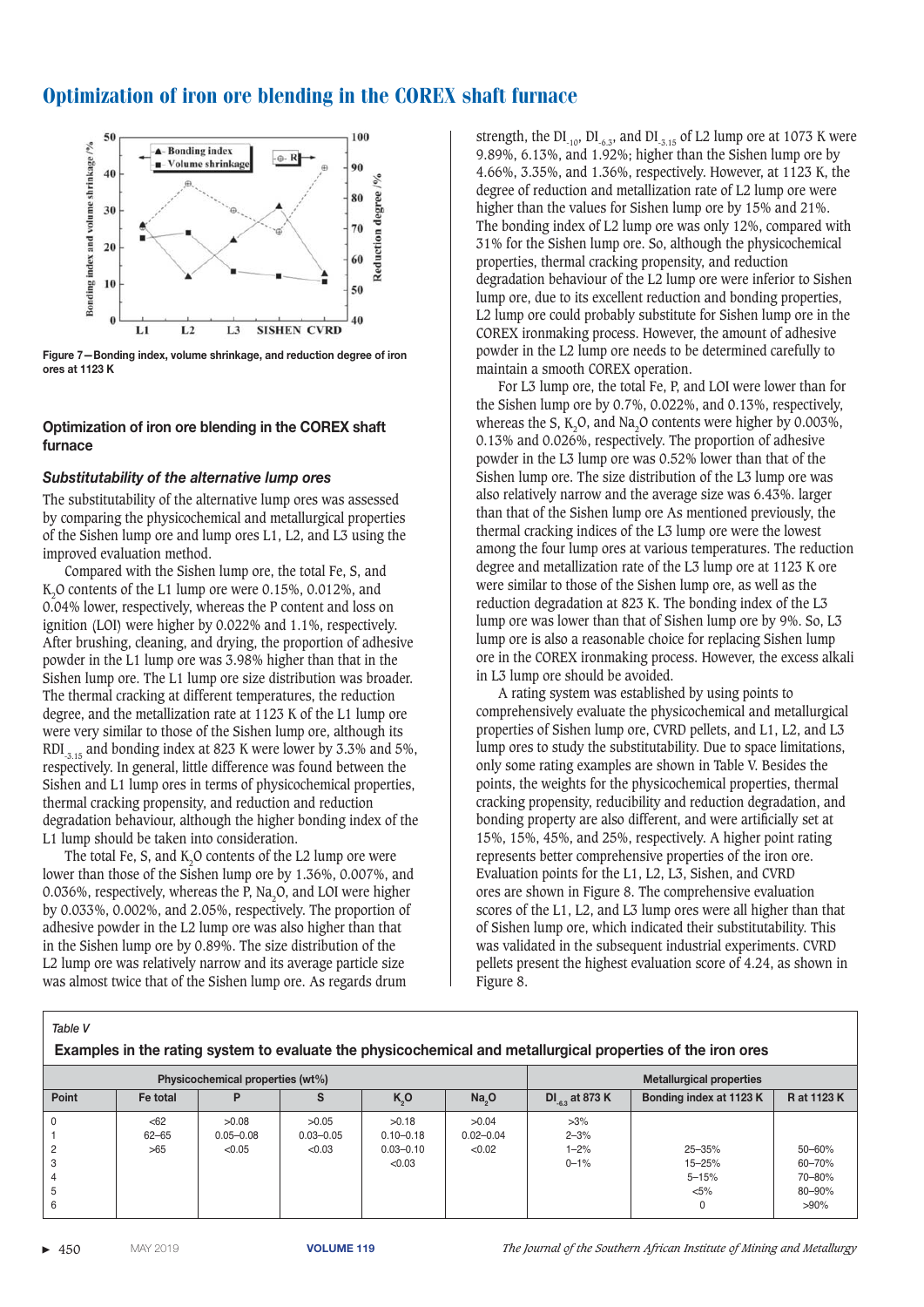

**Figure 8—Evaluation scores for the iron ores** 

# Schemes for *iron* ore blending and simulated industrial *experiments*

To improve the reduction performance, inhibit the bonding behaviour of the lump ores, and control the production cost, based on the physicochemical and metallurgical properties of the iron ores in this study, five alternative schemes for optimizing the iron ore blend have been proposed and tested in COREX production experiments. The degree of reduction, metallization rate, and bonding index were measured to evaluate these blending schemes. The experimental procedures are shown in Figure 9. The ore blending schemes are shown in Table VI.

The experimental results are shown in Table VII. Compared with the original scheme, the degree of reduction, metallization rate, and bonding performance of schemes I, II and III were improved, whereas the degree of reduction and metallization rate of schemes IV and V decreased. The improved bonding behaviour was due to the decrease in the proportion CVRD pellets to 50%. The reduction degrees for schemes I, II, and III were higher than 90% and the metallization rates were higher than 85%, with scheme III the highest. However, the bonding index of scheme III was low. Sishen lump ore could therefore be totally replaced by a blend of L2 and L3 lump ores, as shown in scheme III. The defects of a single variety of iron ore and a high bonding index can be overcome by optimized iron-ore blending. The results confirm the effectiveness of the improved evaluation method for iron ores.

## Industrial verification of iron ore blending scheme

Due to the high metallization rate and low bonding index, blending scheme III was selected to conduct an industrial experiment to verify its effectiveness in COREX production. In order to maintain steady production without sudden changes to the burden structure, the proportion of blended L2 and L3

lump ores (in a 1:1 ratio) was increased progressively. Thus in the industrial trials, 20 and 40 mass% of Sishen lump ore were replaced by the L2 and L3 blend. The experiment results, including metallization rate and hydraulic pressure in the discharge equipment, for one month of production for original the scheme (60% CVRD, 40% Sishen), scheme A (60% CVRD, 20% Sishen, 20% blended L2 and L3), and scheme B (60% CVRD, 40% blended L2 and L3) are compared in Figure 10. It is shown that as the proportion of blended L2 and L3 increased from zero to 20% to 40%, the average metallization rate rose from 61.8% to 65.7% to 73.5%, indicating the improvement in productivity.

#### *Table VI*

# **Ore blending schemes for the simulated COREX production experiments**

| <b>Scheme</b>  | <b>Original</b> |     | Ш   | Ш   | IV                       |     |
|----------------|-----------------|-----|-----|-----|--------------------------|-----|
| <b>CVRD</b>    | 60%             | 60% | 60% | 60% | 50%                      | 50% |
| Sishen         | 40%             | 20% | ۰   |     |                          |     |
| L1             | ٠               | ۰   | 20% | ۰   | 30%                      | ۰   |
| L <sub>2</sub> | ٠               |     | ۰   | 20% | $\overline{\phantom{a}}$ | 30% |
| L3             | ۰               | 20% | 20% | 20% | 20%                      | 20% |
|                |                 |     |     |     |                          |     |

#### *Table VII*

## **Results for the simulated COREX production experiments**

|          | Scheme   Reduction degree (%)   Metallization rate (%)   Bonding index (%) |      |     |
|----------|----------------------------------------------------------------------------|------|-----|
| Original | 89.2                                                                       | 84.6 | 7.2 |
|          | 90.1                                                                       | 85.8 | 6.5 |
| Ш        | 90.2                                                                       | 85.9 | 6.1 |
| Ш        | 92.8                                                                       | 89.8 | 5.1 |
| IV       | 82.5                                                                       | 75.0 | 5.6 |
|          | 85.4                                                                       | 79.1 | 4.9 |
|          |                                                                            |      |     |



Figure 10-Metallization rates of iron ores in industrial production



Figure 9-Procedures for simulated COREX production experiments